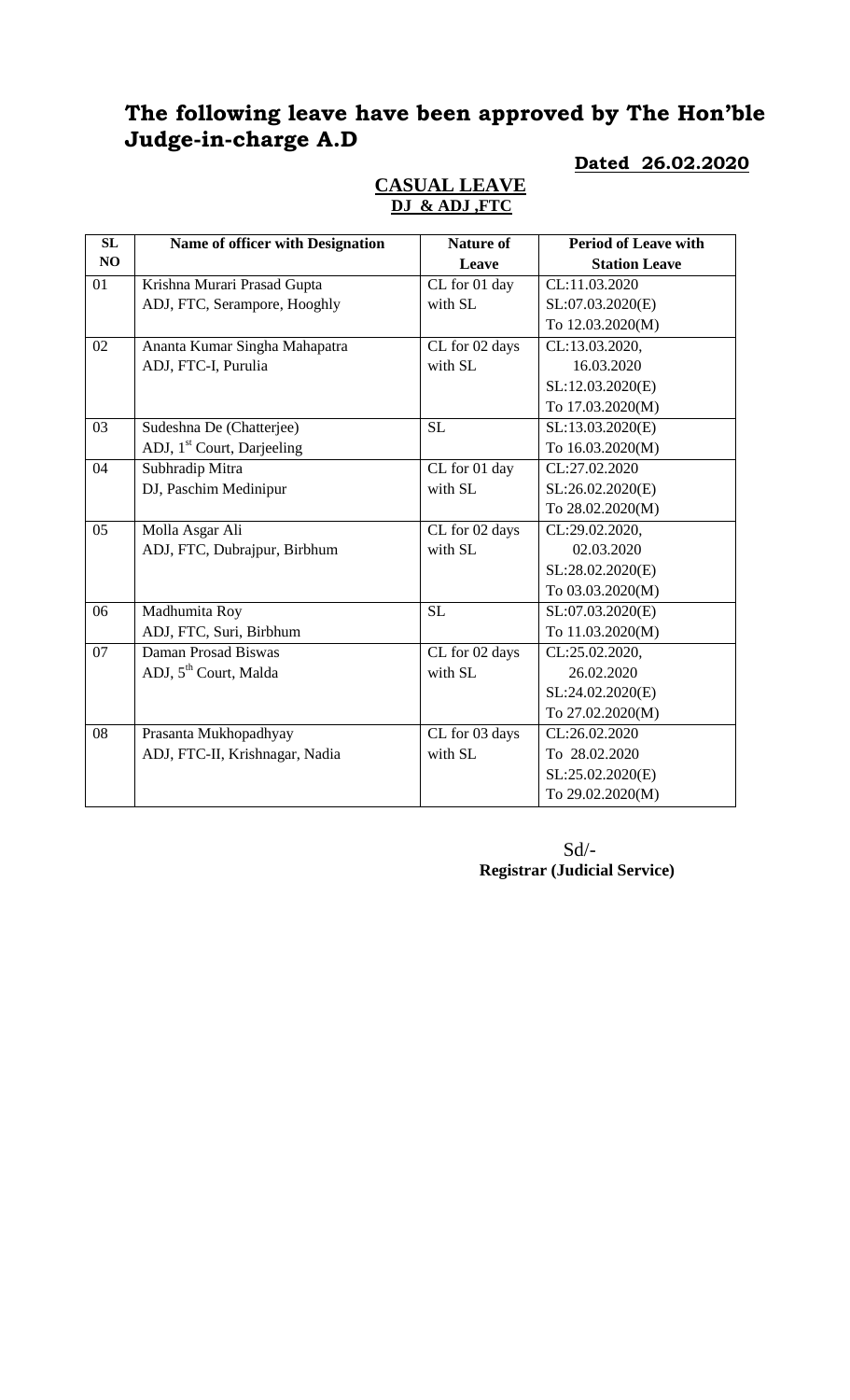# **The following leave have been approved by The Hon'ble Judge-in-charge A.D**

**Dated 26.02.2020**

| <b>SL</b> | Name of officer with Designation              | <b>Nature of</b> | <b>Period of Leave with</b> |
|-----------|-----------------------------------------------|------------------|-----------------------------|
| NO.       |                                               | Leave            | <b>Station Leave</b>        |
| 01        | Dr. Madhumita Basu                            | CL for 03 days   | CL:12.02.2020               |
|           | ADJ, FTC-IV, Krishnagar, Nadia                |                  | To 14.02.2020               |
| 02        | Prabir Kumar Mishra                           | CL for 01 day    | CL:17.02.2020               |
|           | Judge, Bench-VI, City Civil Court             |                  |                             |
| 03        | Supratim Dasgupta                             | CL for 01 day    | CL:17.02.2020               |
|           | ADJ, 5 <sup>th</sup> Court, Krishnagar, Nadia |                  |                             |
| 04        | Somnath Bhattacharyya                         | CL for 01 day    | CL:15.02.2020               |
|           | ADJ, Tehatta, Nadia                           |                  |                             |

#### **CASUAL LEAVE DJ & ADJ ,FTC**

Sd/- **Registrar (Judicial Service)**